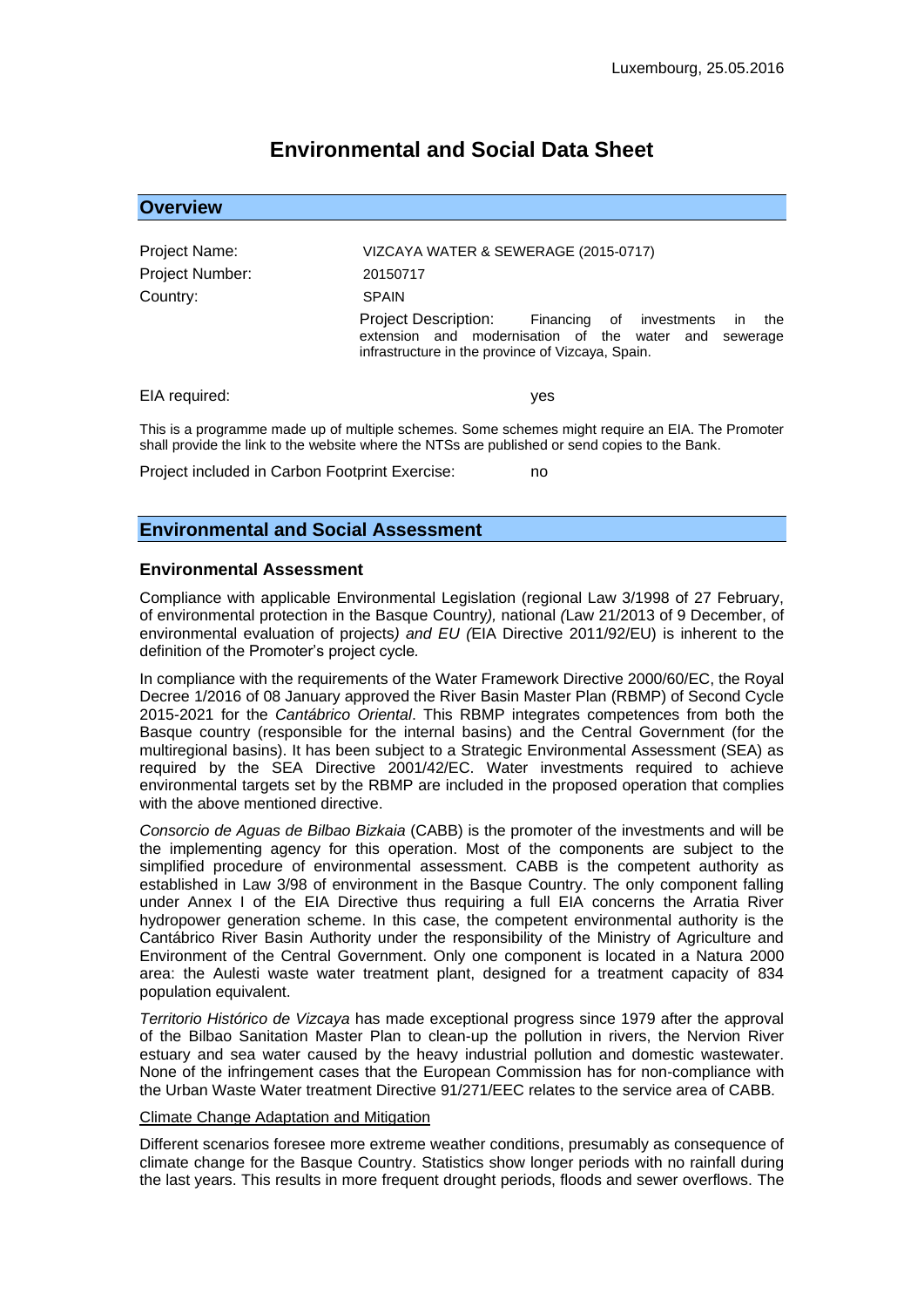Department of Environment and Regional Planning of the regional government highlights that *the majority of water supplies show an average to very high vulnerability due to changes in water yield*. It also mentions that, *the peak flow of the rivers will increase by 20% and, consequently, the flood-prone area (by 3%), with a 15% rise in economic losses due to flooding by 2050. In the River Nervion basin, maximum rainfall will rise by 14% between 2001 and 2050, which will increase its peak flow and its flood-prone zone. Urban areas are at greatest risk due to flooding*.

In June 2015, the Basque Government approved its Climate Change Strategy in line with the targets set by the European Union-, which aims at minimizing its vulnerability while progressing towards a sustainable economy. The proposed investments comply with this strategy through ensuring the resilience of water supply systems to climate change. The water component concerning the *Comarca de las Encartaciones* Phase I and II aims at improving the capacity and operation of water transfer between the two different water sources supplying the area of Bilbao. It will secure the supply to the population during drought periods and hence it is expected to improve climate change resilience of the system. The storm water storage infrastructure to be financed under this operation will also improve the capacity of the existing collection systems during extreme rain events, meaning less overflows of untreated sewage will occur.

Rainfall patterns have been properly updated and incorporated into hydrological models and climate change effects are taken into consideration during the project preparation phase of the investments.

### **Social Assessment, where applicable**

Social impacts include the possible disruption of services, noise and temporary occupation of public or private space, traffic disruptions, and safety hazards. All these impacts, especially for those located in urban areas, will require strict management to minimize the negative disturbances, inconveniences and impacts common for this type of project and will be addressed in the planning permission.

## **Public Consultation and Stakeholder Engagement**

Public consultation takes place at all levels of the definition of investments. As part of its internal procedure, CABB consults all entities concerned e.g. municipalities, Territorio Histórico de Vizcaya, Agencia Vasca del Agua, the Basque Government, etc. at an early stage of the project even if it is not required. Comments are properly taken into consideration and they often result in changes to the designs.

### **Other Environmental and Social Aspects**

N/A

## **Conclusions and Recommendations**

Most of the proposed investments aim at anticipating climate change consequences of floods and droughts by increasing the resilience of bulk water and storm water collection systems. This programme will also ensure compliance with the environmental standards set by relevant EU legislation i.e. Urban Wastewater Treatment Directive (91/271/EEC), the Water Framework Directive (2000/60/EC) and the Drinking Water Directive (98/83/EC). The storm water storage facilities will also ensure that discharges during heavy rain conditions comply with the legal requirements set by the Urban Waste Water Treatment Directive (91/271/EEC).

Through the wastewater schemes, the proposed investments will have a high positive environmental impact on surface water quality. The water supply components will also ensure and improve the quality of the bulk water supply service provided to the municipalities. The resilience of the water supply to the area of Bilbao will significantly improve through the